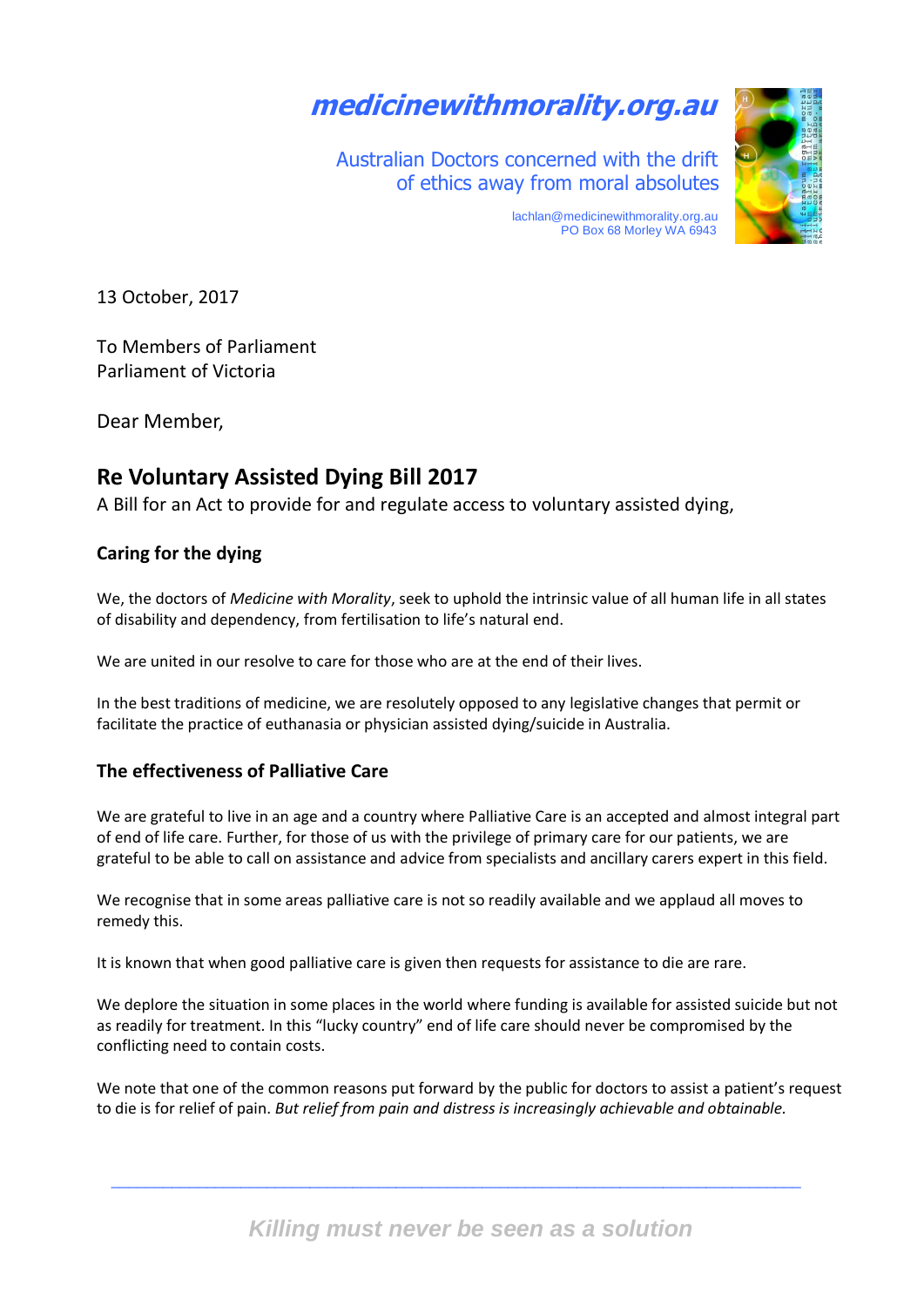Yes, we have compassion for those who are dying and who want assistance to die, but true compassion means much more than simple acquiescence to any patient demand.

For those at early stages of end-of-life care who express a desire to be "put out of their misery when the time comes" we note that proper medical and *compassionate care* will help them get past that desire. The option of very good palliative care in this country makes euthanasia unnecessary.

It is of great significance that the closer people are personally involved in good palliative end of life care – particularly relatives – support for euthanasia also diminishes.

We further state that there is a clear demarcation between good compassionate medical care to the end of life and deliberate interference for the express purpose of ending that life or the provision of a substance in a lethal dose for the patient to self-administer.

*Morally, it is wrong to kill or to assist in killing.* **It is especially wrong for doctors to whom have been given a mandate of care. It is for very good reason that the Hippocratic Oath states that** *I will give no deadly medicine to any one if asked.* 

### **The effects of state approval for assisted death**

Legalisation lends 'state' approval for assisted death as a valid option for people – including our young – to consider what they would otherwise not consider. There is then a wider community attitude and expectation that individuals will choose this option.

Consequently, there will be pressure on patients – implicit or outright – to ask for or consent to assisted dying even when they want to keep on living. This is the so-called *duty to die* – to relieve emotional, physical or financial distress on relatives or carers involved.

The *duty to die* can also reflect a state or society expectation that they will agree to be killed because it is better for society e.g. the elderly with multiple health problems.

At the very least this leads to a perception by the patient of ambiguity in the role of the treating doctor and fear that their doctor's attitude might change somewhere along the line of care. Patients may justifiably conclude that doctors would be less enthusiastic in their care if they think the patient should be prepared to die and are supported in this view by society and the law.

### **Weakening of national strategies to reduce suicide**

Given the present tragedy of suicide in Australia we must avoid anything that lends 'state' approval for suicide as a valid option. We should make all efforts not to add to the philosophy already apparent in our society: *if things get too hard, I'll just kill myself.* 

To legislate for assisted dying sends a wrong message to the community about the legitimacy of suicide as a solution for distress.

**In conclusion** it is worth noting the testimony of Professor Theo Boer, who for nine years was a member of a regional review committee in The Netherlands:

\_\_\_\_\_\_\_\_\_\_\_\_\_\_\_\_\_\_\_\_\_\_\_\_\_\_\_\_\_\_\_\_\_\_\_\_\_\_\_\_\_\_\_\_\_\_\_\_\_\_\_\_\_\_\_\_\_\_\_\_\_\_\_\_\_\_\_\_\_\_\_\_\_\_\_\_\_\_\_\_

"I used to be a supporter of legislation. But now, with twelve years of experience, I take a different view. At the very least, wait for an honest and intellectually satisfying analysis of the reasons behind the explosive